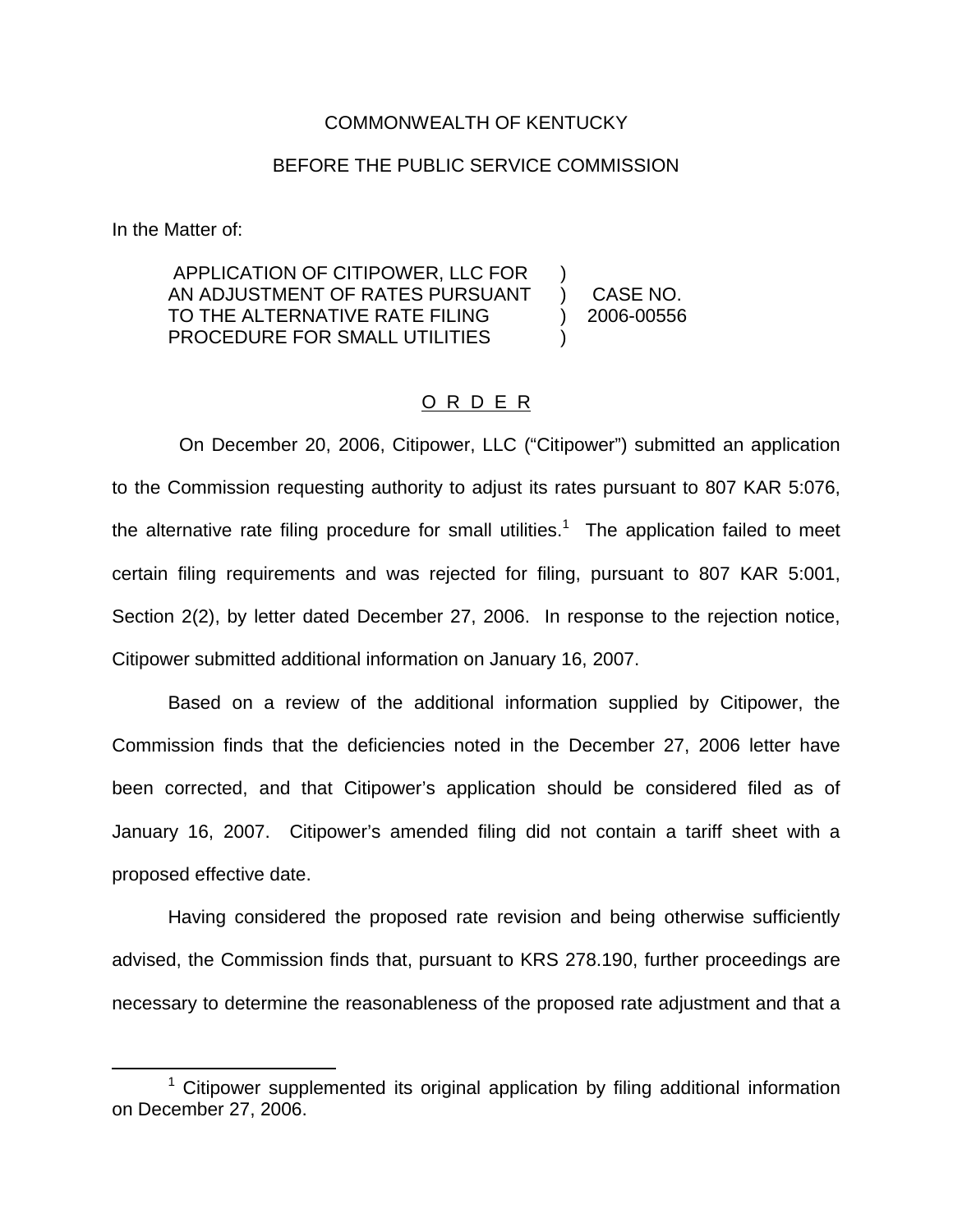procedural schedule should be established to ensure an orderly and expeditious review of the proposed rate adjustment.

IT IS HEREBY ORDERED that:

1. Citipower's application is considered filed as of January 16, 2007.

2. As Citipower did not provide tariff sheets that contain an effective date, it shall not place its proposed rates into effect prior to the conclusion of this proceeding.

3. All documents that the Commission requires to be filed with the Commission shall be served upon all other parties.

4. Service of any document or pleading shall be made in accordance with Administrative Regulation 807 KAR 5:001, Section 3(7), and Kentucky Civil Rule 5.02.

5. The procedural schedule set forth in Appendix A, which is attached hereto and incorporated herein, shall be followed.

6. All requests for information and responses thereto shall be appropriately indexed. Any request for information from the Commission Staff shall be responded to as if set forth in a Commission Order. All responses shall include the name of the witness who will be responsible for responding to questions related to the information provided, with copies to all parties of record and 7 copies to the Commission.

7. Any party filing testimony shall file an original and 10 copies.

8. When Citipower gives notice of any hearing in accordance with the provisions set out in 807 KAR 5:011, Section 8(5), Citipower shall forward a duplicate of the notice and request to the Commission at the time publication is requested.

9. At any public hearing in this matter, neither opening statements nor summarization of direct testimonies shall be permitted.

-2- Case No. 2006-00556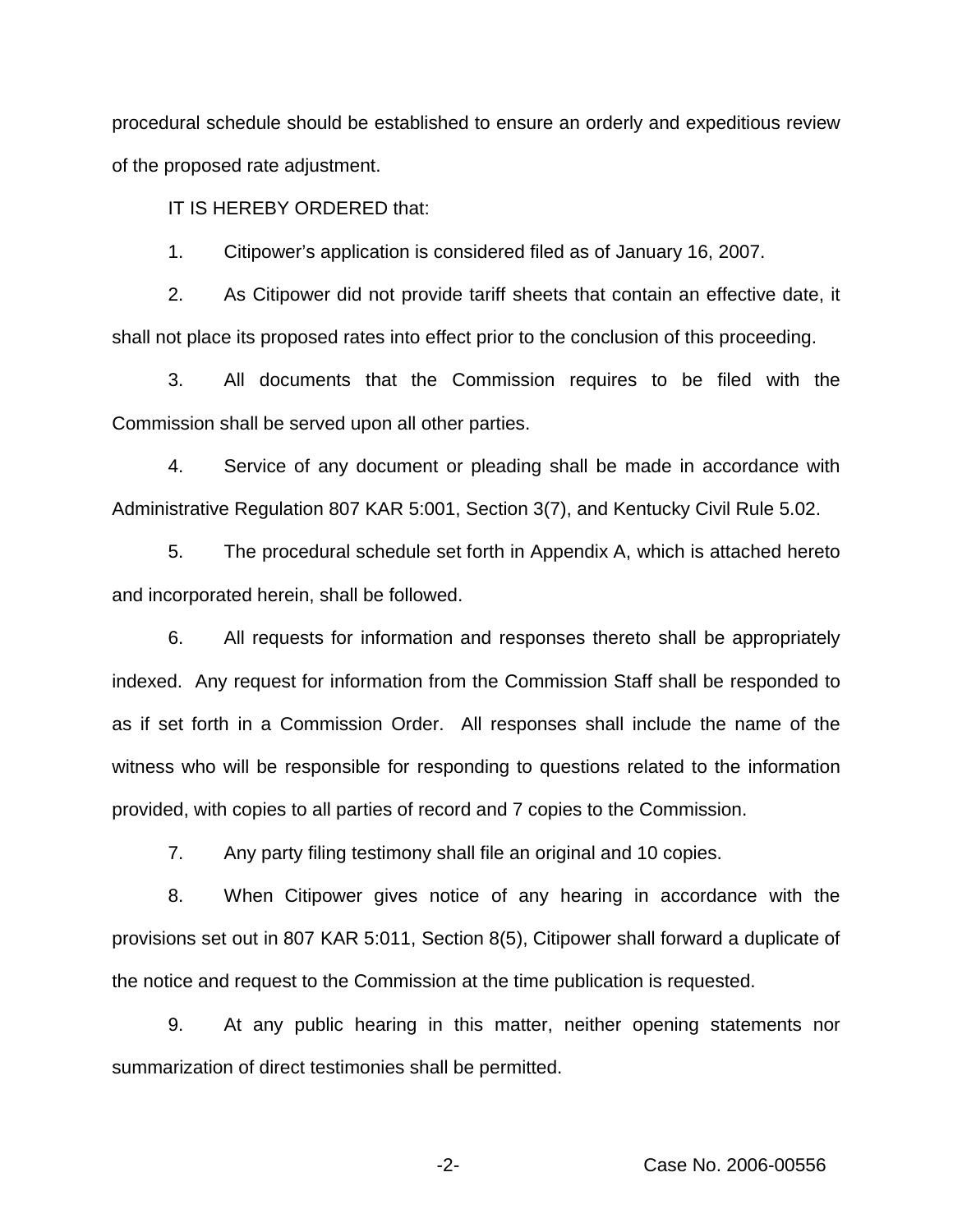10. The Commission does not look favorably upon motions for continuance. Accordingly, motions for extensions of time with respect to the schedule herein shall be made in writing and will be granted only upon a showing of compelling reasons.

11. Nothing contained herein shall prevent the Commission from entering further Orders in this matter.

Done at Frankfort, Kentucky, this 9<sup>th</sup> day of March, 2007.

By the Commission

ATTEST:

**Executive Director** 

Case No. 2006-00556